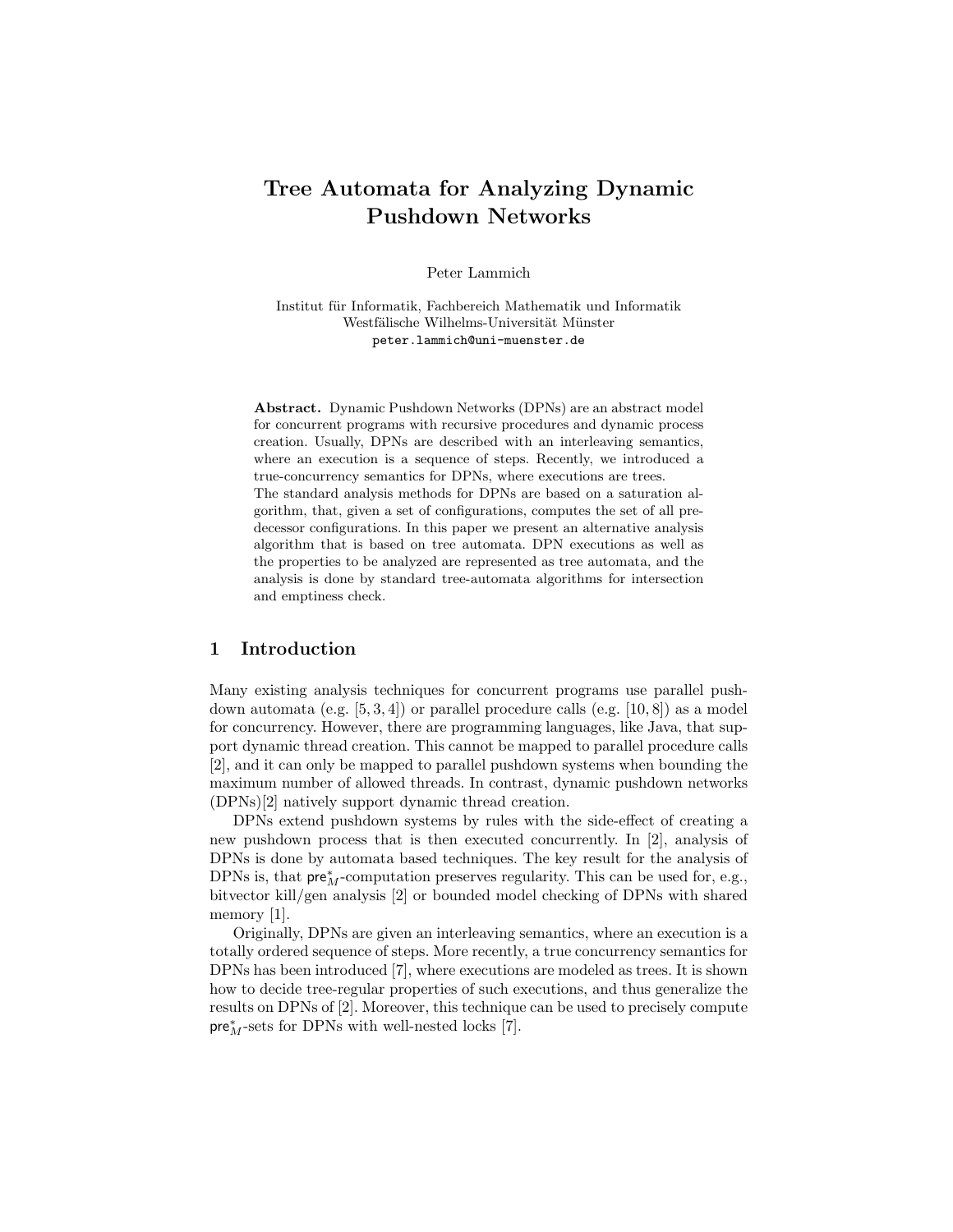The techniques presented in [7] compute the cross-product of a DPN and a tree automaton for the regular property to be analyzed. This cross-product is, again, a DPN and can be analyzed using the standard  $\mathsf{pre}^*_M$ -computation [2]. In this paper, we explore a different approach for the analysis of DPNs. We also use the true-concurrency semantics presented in [7], but instead of computing the cross-product DPN, we use tree-automata techniques: Let  $M$  be a DPN with the set of executions  $e_M$ , and  $\Phi$  be a regular property. We want to check whether the DPN has an execution with property  $\Phi$ , i.e. whether  $e_M \cap \Phi \neq \emptyset$ . Our analysis computes a tree-automaton A with language  $L(A)$  from the DPN, such that  $e_M = \alpha(L(A))$ , where  $\alpha$  maps a tree of  $L(A)$ , called *regular execution tree*, to an execution of the true-concurrency semantics, and  $\alpha(L(A))$  is the element-wise application of  $\alpha$  to the set  $L(A)$ . The problem now reduces to checking whether  $L(A) \cap \alpha^{-1}(\Phi) \neq \emptyset$ . If  $\alpha^{-1}(\Phi)$  is also a regular set, this can be decided using standard tree automata algorithms.

In this paper, we manually derive the tree automata representation of  $\alpha^{-1}(\Phi)$ for a specific reachability property  $\Phi$ . It is left future work to automatically derive the tree automata representations of  $\alpha^{-1}(\Phi)$  from a suitable representation of  $\Phi$ , e.g. using theory related to macro tree-transducers.

The rest of this paper is organized as follows: In Section 2, we introduce DPNs along with their interleaving and true-concurrency semantics. In Section 3, we introduce regular execution trees, justify them w.r.t. the true-concurrency semantics and derive a specific reachability property for regular execution trees. Finally, in Section 4, we give a short conclusion and outlook to future work.

## 2 Dynamic Pushdown Networks

A DPN [2] is a tuple  $M = (P, \Gamma, L, \Delta)$ , where P is a finite set of control states,  $\Gamma$  is a finite stack alphabet with  $P \cap \Gamma = \emptyset$ , L is a finite set of rule labels, and  $\Delta = \Delta_N \cup \Delta_S$  is a finite set of non-spawning  $(\Delta_N)$  and spawning rules  $(\Delta_S)$ . A non-spawing rule  $p\gamma \stackrel{l}{\hookrightarrow} p'w \in \Delta_N \subseteq PT \times L \times PT^*$  enables a transition on a single pushdown process with state p and top of stack  $\gamma$  to new state p' and new top of stack  $w \in \Gamma^*$ . A spawning rule  $p\gamma \stackrel{l}{\hookrightarrow} p'w \,\triangleright\, p_sw_s \in \Delta_S \subseteq$  $PT \times L \times PT^* \times PT^*$  is a pushdown rule with the additional side-effect of creating a new process with initial state  $p_s$  and initial stack  $w_s$ . DPNs are able to model programs with potentially recursive procedures: A rule with  $|w| = 0$ models a return from a procedure, a rule with  $|w| = 1$  models a step inside a procedure, and a rule with  $|w| = 2$  models a procedure call. Rules with  $|w| > 2$ can be seen as generalized procedure calls where more than one return address is pushed onto the stack. In this paper, we restrict DPN rules to be of one of the following forms:

**Assumption 1** Let  $r \in \Delta$  be a DPN-rule. Then there exists  $p, p', p_s \in P$ ,  $\gamma, \gamma_1, \gamma_2, \gamma', \gamma_s \in \Gamma$  and  $l \in L$  such that r has one of the following forms:

basic step  $r = p\gamma \stackrel{l}{\hookrightarrow} p'\gamma'$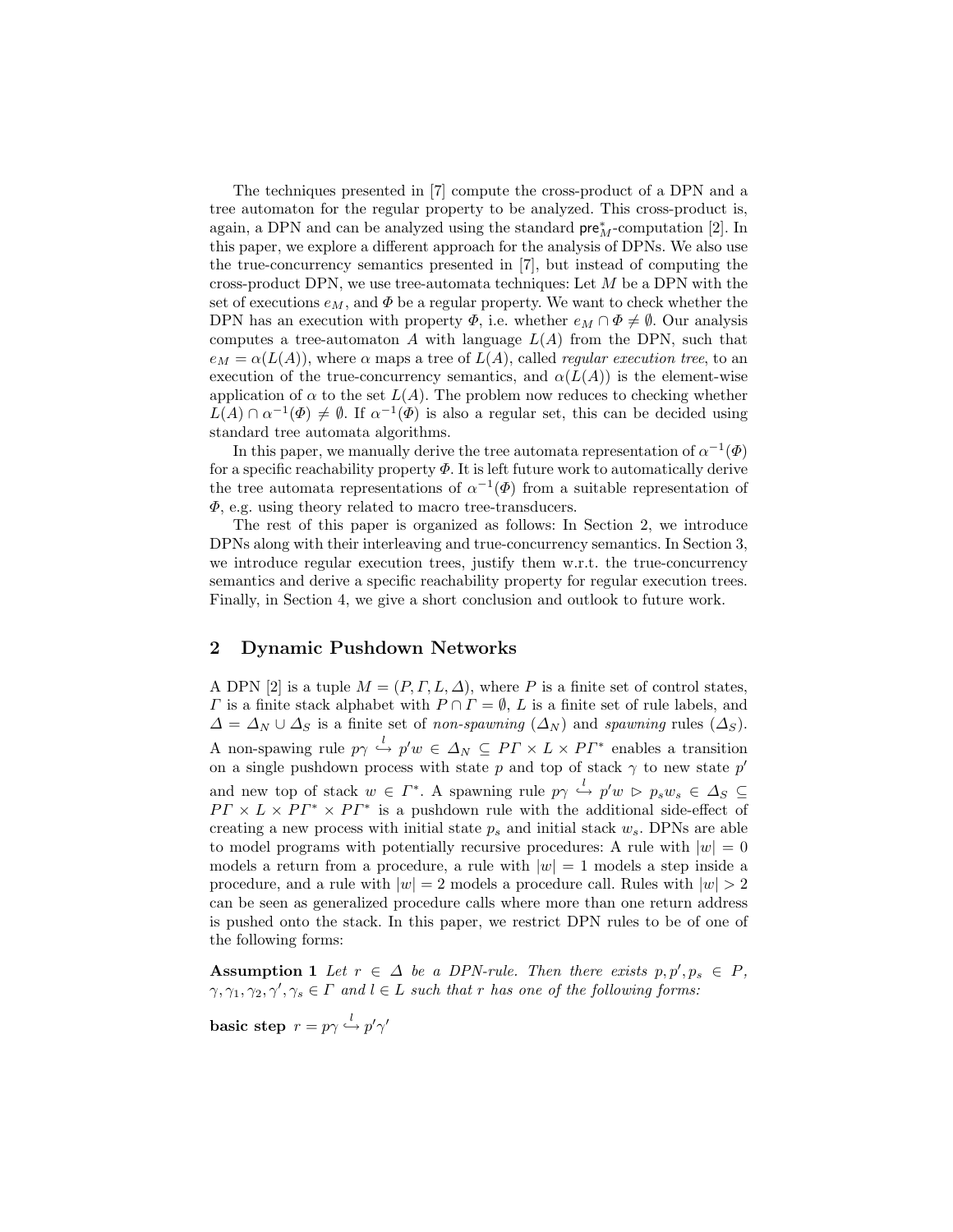$\textbf{procedure call} \ \ r = p \gamma \overset{l}{\hookrightarrow} p' \gamma_1 \gamma_2$  $\textbf{procedure return} \ \ r = p \gamma \overset{l}{\hookrightarrow} p'$  $\textbf{process creation} \;\, r = p \gamma \stackrel{l}{\hookrightarrow} p' \gamma' \vartriangleright p_s \gamma_s$ 

Note that these rule types are sufficient to model interprocedural programs with DPNs. Moreover, by replacing generalized calls by sequences of procedure calls (adding new states and stack symbols as necessary), one can transform any DPN into a DPN that satisfies Assumption 1, while preserving the relevant properties for program analysis, e.g. reachability properties. For the rest of this paper, we assume that we have a fixed DPN  $M = (P, \Gamma, L, \Delta)$ , and a fixed initial configuration  $p_0 \gamma_0 \in PT$ . Note that this restricts our analysis to programs with one initial process. If programs with more than one initial process are required, one has to create a process that sets up the program's initial configuration.

Interleaving Semantics. We briefly recall the interleaving semantics of a DPN as presented in [2]: Configurations  $\text{Conf} := (PT^*)^*$  are sequences of words from  $PT^*$ , each word containing the control state and stack of one of the processes running in parallel. The step relation  $\rightarrow \subseteq \mathsf{Conf} \times L \times \mathsf{Conf}$  is the least solution of the following constraints:

[nospawn] 
$$
c_1(p\gamma r)c_2 \stackrel{l}{\rightarrow} c_1(p'wr)c_2
$$
 if  $p\gamma \stackrel{l}{\rightarrow} p'w \in \Delta_N$   
\n[spawn]  $c_1(p\gamma r)c_2 \stackrel{l}{\rightarrow} c_1(p_sw_s)(p'wr)c_2$  if  $p\gamma \stackrel{l}{\rightarrow} p'w \rhd p_sw_s \in \Delta_S$ 

A [nospawn]-step corresponds precisely to a pushdown operation (manipulating the control state and the top of the stack), a [spawn]-step additionally creates a new process that is inserted to the left of the creating process. We define  $\rightarrow^*$  ⊆ Conf  $\times L^*$  × Conf to be the reflexive, transitive closure of  $\rightarrow$ . This semantics is an interleaving semantics, because steps of processes running in parallel are interleaved. It models the possible executions on a single processor, where preemption may occur after any step.

In order to simplify the presentation of the analysis, we assume that no configuration with an empty stack is reachable from the initial process  $p_0\gamma_0$ :

# Assumption 2  $\forall l \in L, c' \in \textsf{Conf}. p_0\gamma_0 \stackrel{l}{\rightarrow} c' \implies c' \in (P\varGamma^+)^*$

Again, any DPN can be transformed to satisfy this assumption while preserving the relevant properties. The transformation adds a new stack symbol  $\gamma_{\perp}$  at the bottom of each stack.

Also note that a DPN contains no rules to remove an existing process from the configuration. Thus we have:

**Lemma 3.** 
$$
\forall pw \in PT^*, l \in L, c' \in \text{Conf. } p\gamma \stackrel{l}{\rightarrow} c' \implies c' \in (PT^*)^+
$$

In DPNs, termination of a process can be modeled, e.g., by going into a special state from that there is no more progress.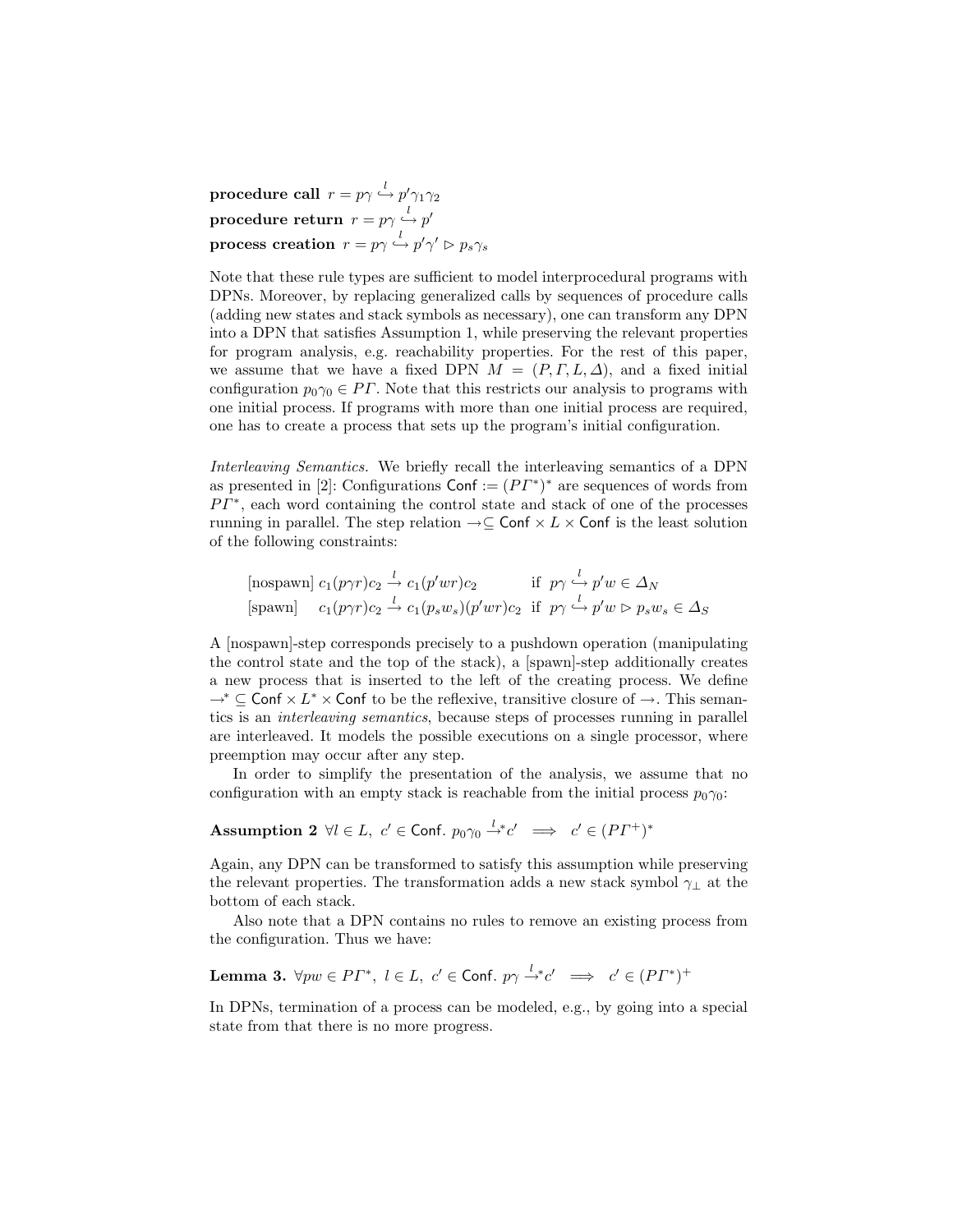Predecessor Computation. Given a set  $C' \subseteq$  Conf of configurations, the set  $\mathsf{pre}_M(C') := \{c \mid \exists c' \in C', \ l \in L.\ c \stackrel{l}{\to} c' \}$  is the set of *immediate predecessors* of C', i.e. the set of configurations that can make a transition to a  $c' \in C'$  in exactly one step. Similarly,  $\mathsf{pre}_{M}^{*}(C') := \{c \mid \exists c' \in C', \overline{l} \in L^*.\ c \stackrel{\overline{l}}{\rightarrow}^* c' \}$  is the set of predecessors of  $C'$ , i.e. the set of configurations that can make a transition to  $a \ c' \in C'$  by executing an arbitrary number of steps.

An important result on DPNs is that  $pre_M$  and  $pre_M^*$  preserve regularity, i.e. if  $C'$  is a regular set then  $\mathsf{pre}_M(C')$  and  $\mathsf{pre}_M^*(C')$  are regular as well, and given an automaton accepting  $C'$ , automata accepting  ${\sf pre}_{M}(C')$  and  ${\sf pre}_{M}^{*}(C'),$ respectively, can be computed in polynomial time [2]. This result is the key to analysis of DPNs. For example, let  $p\gamma \in PT$  be a state where a resource is write-accessed. Let  $p' \gamma' \in PT$  be another state where the same resource is read-accessed. The regular set

$$
C := (S^*p\gamma\Gamma^*S^*p'\gamma'\Gamma^*S^*) \mid (S^*p'\gamma'\Gamma^*S^*p\gamma\Gamma^*S^*)
$$

with  $S = PT^*$  contains exactly those configurations where one process is at state  $p\gamma$  and another process is at state  $p'\gamma'$ . Thus, the query  $p_0\gamma_0 \in \text{pre}^*_M(C)$ decides whether a conflict situation between the two resource accesses at  $p\gamma$  and  $p'\gamma'$  is reachable<sup>1</sup>.

Tree Semantics. We recently presented a tree-based semantics for DPNs [7]. An execution of the interleaving semantics is a sequence of steps, inducing a total ordering on the steps. Even steps of independent processes are ordered. In the tree-based semantics, an execution is a tree of steps, only inducing an ordering on steps of the same process and on steps of a created process to come after the step that created the process.

Formally, we model an execution starting at a single process as an execution tree of type  $T ::= N L T | S L T T | L P \Gamma^*$ . A tree of the form N l t models an execution that performs the non-spawning step  $l$  first, followed by the execution described by t. A tree of the form  $S l t_s t$  models an execution that performs the spawning step l first, followed by the execution of the spawned process described by  $t_s$  and the remaining execution of the spawning process described by  $t$ . A node of the form  $\mathsf{L}$  pw indicates that the process makes no more steps and that its final configuration is  $pw$ . The annotation of the reached configuration at the leafs of the execution tree increases expressiveness of regular sets of execution trees, e.g. one can characterize execution trees that reach certain control states. The distinction between spawned and spawning tree at S-nodes allows for keeping track of which steps belong to which process, e.g. when tracking the acquired locks of a process, as done in [7].

<sup>&</sup>lt;sup>1</sup> Note that the regular sets are not required to only model valid configurations, thus we could also use the set  $C = (S^* p \gamma S^* p' \gamma' S^*) | (S^* p' \gamma' S^* p \gamma S^*)$  with  $S = P \cup \Gamma$ . It has a simpler automata but does not satisfy  $C \subseteq \mathsf{Conf}$ .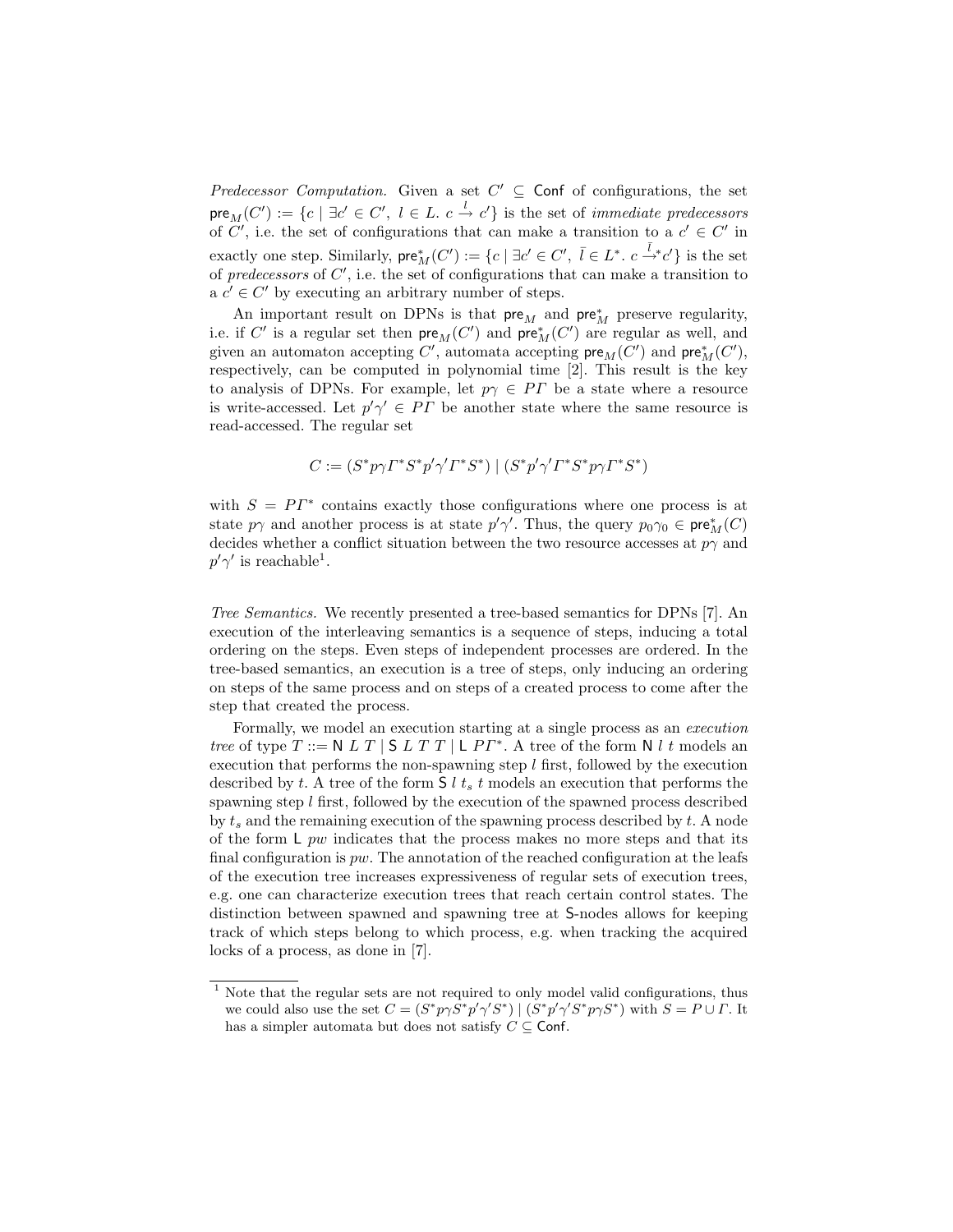The relation  $\Longrightarrow \subseteq PT^* \times T \times$  Conf characterizes the execution trees starting at a single process. It is defined as the least solution of the following constraints:

$$
\begin{array}{llll}\n\text{[leaf]} & qw \stackrel{\mathsf{L} \ \, qw}{\Longrightarrow} \, qw \\
\text{[nospawn]} & q\gamma r \stackrel{\mathsf{N} \ \, L}{\Longrightarrow} \, c' & \text{if} \quad q\gamma \stackrel{l}{\hookrightarrow} q'w \in \Delta_N \ \land \ q'wr \stackrel{t}{\Longrightarrow} c' \\
\text{[spawn]} & q\gamma r \stackrel{\mathsf{S} \ \, L}{\Longrightarrow} \, ^t c_s c' & \text{if} \quad q\gamma \stackrel{l}{\hookrightarrow} q'w \triangleright q_s w_s \in \Delta_S \\
& \land \ q_s w_s \stackrel{t_s}{\Longrightarrow} c_s \ \land \ q'wr \stackrel{t}{\Longrightarrow} c'\n\end{array}
$$

In order to relate the tree semantics to the interleaving semantics, we define a scheduler that maps execution trees to compatible sequences of rules. From the ordering point of view, the scheduler maps the steps ordered by the execution tree to the set of its topological sorts. The scheduler is modeled as a labeled transition system over lists of execution trees. A step replaces the root node of a tree in the list by its successors. Formally, the scheduler  $\sim \in T^* \times L \times T^*$  is the least relation satisfying the following constraints:

[nospawn] 
$$
h_1(\mathsf{N} \mid t)h_2 \rightsquigarrow h_1th_2
$$
  
[spawn]  $h_1(\mathsf{S} \mid t_s \mid t)h_2 \rightsquigarrow h_1t_sth_2$ 

We call sched $(t) := \{\bar{l} \in L^* \mid \exists h' \in (L \, PT^*)^*.\; [t] \stackrel{\bar{j}}{\leadsto} h'\}$  the set of schedules of a tree  $t \in T$ , where  $(L \, PT^*)^*$  is the set of all lists of L-nodes, and  $\sim\downarrow^*$  is the reflexive, transitive closure of the scheduler  $\sim$ . Notice that this definition of the scheduler corresponds to the well-known topological sorting algorithm that iteratively removes minimal elements (in this case root nodes of trees in the list) until there are no more minimal elements left. It can be shown by induction<sup>2</sup> that every execution of the interleaving semantics is a schedule of an execution of the tree semantics and vice versa:

**Theorem 4.** Let  $p \in P$ ,  $w \in \Gamma^*$ ,  $c' \in \text{Conf}$  and  $\overline{l} \in L^*$ , then  $pw \stackrel{\overline{l}}{\rightarrow}^*c'$  if and only if there is an execution tree  $t \in T$  with  $pw \stackrel{t}{\Longrightarrow} c'$  and  $\overline{l} \in \mathsf{sched}(t)$ .

Moreover, as trees are acyclic and thus any tree has at least one topological sort, any execution tree has at least one schedule:

**Lemma 5.**  $\forall t \in T$ . sched $(t) \neq \emptyset$ 

Reached Configuration. The execution tree already determines the configuration that is reached by the execution, as the reached configuration is annotated at the leafs of the execution tree. We define the function conf :  $T \rightarrow$  Conf that returns the configuration reached by an execution tree:

$$
conf(L pw) = pw
$$
  
conf(N l t) = conf(t)  
conf(S l t<sub>s</sub> t) = conf(t<sub>s</sub>)conf(t)

<sup>&</sup>lt;sup>2</sup> To get the induction through, one has to generalize the  $\Rightarrow$ -relation to more than one initial process and lists of execution trees, as done in [7, 6].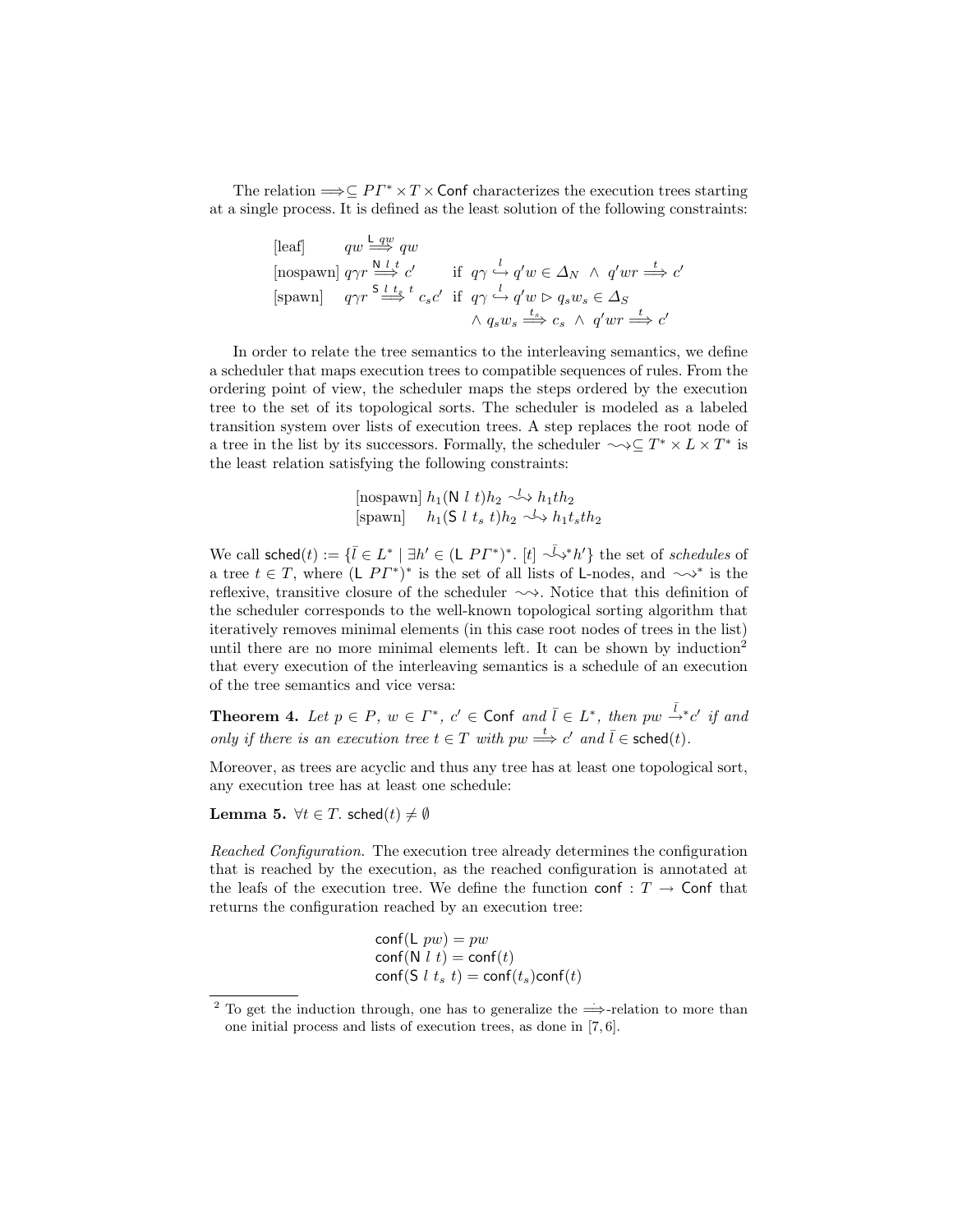It is straightforward to show that  $\text{conf}(t)$  really returns the configuration reached by any execution of t:

**Lemma 6.**  $\forall pw \in PT^*$ ,  $t \in T, c' \in Conf. pw \stackrel{t}{\implies} c' \implies c' = conf(t)$ 

# 3 Regular Execution Trees

An execution tree makes the structure of process creation explicitely visible. However, the structure of procedure calls and matching returns is not explicitely visible in the structure of the execution tree. The information whether a procedure call returns and where the matching return node is, can only be obtained by inspecting the execution of the process and searching for a matching return node. In this section, we develop another tree-based representation of executions, so called *regular execution trees*. The structure of those execution trees makes visible both, process creation and procedure calls. For the remainder of this paper, we will use the term standard execution tree to refer to the execution trees introduced above. Regular execution trees have the advantage that the set of executions starting at a configuration of the form  $p\gamma$  (in particular  $p_0\gamma_0$ ) can be described as a regular set, and it is straightforward to construct a tree-automaton for this set from the rules of the DPN. Thus, we can use standard tree-automata operations like intersection and emptiness check for the analysis. We distinguish between the set  $R_r$  of returning execution trees and the set  $R_n$  of non-returning execution trees. A returning execution tree returns from the current procedure, while a non-returning execution tree does not. Formally, regular execution trees have the type:

 $R_r ::=$  ret  $L P \mid$  base  $L R_r \mid$  callr  $L R_r R_r \mid$  spawn  $L R_n R_r$  $R_n ::= \text{nil } PT \mid \text{base } L \ R_n \mid \text{callr } L \ R_r \ R_n \mid \text{calln } L \ R_n \ \Gamma \mid \text{spawn } L \ R_n \ R_n$ 

Moreover, we define the set R of all regular execution trees by  $R := R_r \cup R_n$ . Intuitively, a nil  $p\gamma$ -node represents the end of a process's execution. The process ends in state p with top-of-stack  $\gamma$ . A ret l p-node represents a procedure return. The return step is labeled with l, and the return state is p. A base  $l \tau$ -node represents a basic-step with label l. After the basic step, the execution continues with  $\tau$ . A callr  $l \tau_c \tau$ -node represents a returning procedure call labeled with l. The execution of the procedure is described by  $\tau_c$  and the execution after the procedure has returned is described by  $\tau$ . A calln  $l \tau_c$   $\gamma$ -node represents a procedure call that does not return.  $\tau_c$  represents the execution of the procedure, and  $\gamma$  is the return address of the procedure, that will – as the procedure does not return – remain on the stack for the rest of the execution. A spawn  $l \tau_s$   $\tau$ node represents a process creation step, where  $\tau_s$  is the execution of the created process and  $\tau$  is the remaining execution of the creating process. Note that, due to Assumption 2, a (reachable) spawned process does not return from its initial procedure, and thus we have  $\tau_s \in R_n$ .

In order to map from a regular execution tree to a standard execution tree, we need to define a concatenation operation that glues together two standard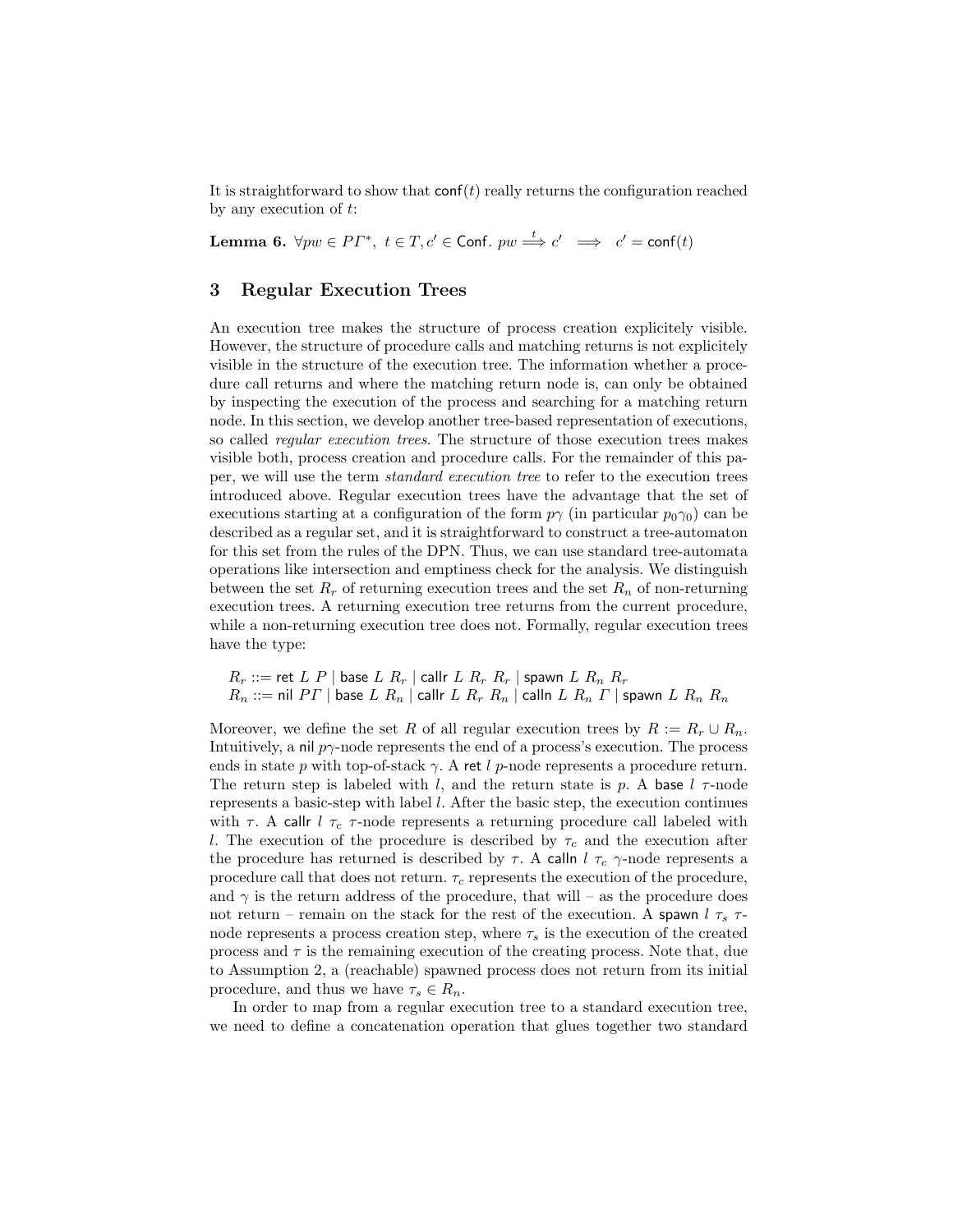execution trees, by replacing the rightmost leaf of the first tree by the second tree. We define the operation  $\cdot; \cdot : T \times T \to T$  recursively over the structure of the first tree:

$$
(L \, pw); t' = t'
$$
  
\n
$$
(N \, l \, t); t' = N \, l \, (t; t')
$$
  
\n
$$
(S \, l \, t_s \, t); t' = S \, l \, t_s \, (t; t')
$$

In order to define the function  $\alpha: R \to T$  that maps from regular execution trees to standard execution trees, we first define the auxiliary function  $\alpha' : R \times \Gamma^* \to T$ that maps a regular execution tree and some stack to a standard execution tree. Intuitively, the stack contains the symbols that will not be popped during the rest of the execution.

$$
\begin{array}{l} \alpha'({\mathsf{nil}\,} p\gamma,s) = \mathsf{L} p(\gamma s)\\ \alpha'({\mathsf{ret}\,} l\ p,s) = \mathsf{N}\ l\ (\mathsf{L}\ p s)\\ \alpha'({\mathsf{base}\,} l\ \tau,s) = \mathsf{N}\ l\ (\alpha'(\tau),s)\\ \alpha'({\mathsf{call}\,} l\ \tau_c\ \tau,s) = \mathsf{N}\ l\ (\alpha'(\tau_c,\varepsilon);\alpha'(\tau,s))\\ \alpha'({\mathsf{call}\,} l\ \tau_c\gamma,s) = \mathsf{N}\ l\ \alpha'(\tau_c,\gamma s)\\ \alpha'({\mathsf{spawn}\,} l\ \tau_s\ \tau,s) = \mathsf{S}\ l\ \alpha'(\tau_s,\varepsilon)\ \alpha'(\tau,s) \end{array}
$$

The function  $\alpha$  is then defined as  $\alpha(\tau) := \alpha'(\tau, \varepsilon)$ . We overload  $\alpha : 2^R \to 2^T$  for sets of trees by element-wise function application, i.e.  $\alpha(X) = {\alpha(\tau) | \tau \in X}.$ 

We now characterize the regular execution trees of a DPN by the least fixed point of a constraint system. The constraint system contains variables of the form  $N[p, \gamma] \subseteq R_n$  and  $R[p, \gamma, q] \subseteq R_r$  for  $p, q \in P$  and  $\gamma \in \Gamma$ . Intuitively,  $N[p, \gamma]$ contains the set of non-returning execution trees starting at configuration  $p\gamma$ and  $R[p, \gamma, q]$  contains the set of execution trees starting at configuration  $p\gamma$  and returning with state q:

$$
\begin{array}{llllllll} &\mbox{[n-nil]} &\mbox{nil} &\mbox{p\eta}\in N[p,\gamma] \\ \mbox{for $p\gamma\stackrel{l}{\hookrightarrow}p'\in\Delta$ :} &\mbox{[r-ret]} &\mbox{ret $l$ $p'\in R[p,\gamma,p'$}\\ \mbox{for $p\gamma\stackrel{l}{\hookrightarrow}p'\gamma'\in\Delta$, $\tilde{p}\in P$ :} &\mbox{[n-base]} &\mbox{base $l$ $\tau\in N[p,\gamma]$} &\mbox{ $\Leftarrow\tau\in N[p',\gamma'$}\\ &\mbox{[r-base]} &\mbox{base $l$ $\tau\in R[p,\gamma,\tilde{p}]$} &\mbox{ $\Leftarrow\tau\in R[p',\gamma',\tilde{p}$}\\ \mbox{for $p\gamma\stackrel{l}{\hookrightarrow}p'\gamma_1\gamma_2\in\Delta$, $\tilde{p},\hat{p}\in P$ :} &\mbox{[n-calln]} &\mbox{call $l$ $\tau$ $\gamma_2\in N[p,\gamma]$} &\mbox{ $\Leftarrow\tau\in N[p',\gamma_1]$}\\ &\mbox{[n-callr]} &\mbox{call $l$ $\tau_{\tau}\tau\in N[p,\gamma]$} &\mbox{ $\Leftarrow\tau_{\rm c}\in R[p',\gamma_1,\hat{p}]\wedge\tau\in N[\hat{p},\gamma_2]$}\\ &\mbox{[r-callr]} &\mbox{call $l$ $\tau_{\tau}\tau\in R[p,\gamma,\tilde{p}]$} &\mbox{ $\Leftarrow\tau_{\rm c}\in R[p',\gamma_1,\hat{p}]\wedge\tau\in R[\hat{p},\gamma_2,\tilde{p}]$} \\ &\mbox{for $p\gamma\stackrel{l}{\hookrightarrow}p'\gamma'\vartriangleright p_s\gamma_s\in\Delta$, $\tilde{p}\in P$ :} &\mbox{[n-spawn] spawn $l$ $\tau_s\tau\in N[p,\gamma]$} &\mbox{ $\Leftarrow\tau_s\in N[p_s,\gamma_s]\wedge\tau\in N[p',\gamma'$}\\ &\mbox{[r-spawn] spawn $l$ $\tau_s\tau\in R[p,\gamma,\tilde{p}]$} &\mbox{ $\Leftarrow\tau_s\in N[p,s,\gamma_s]\wedge\tau\in R[p',\gamma',\tilde{p}]$} \end{array}
$$

In the remainder, we use  $N[p, \gamma]$  and  $R[p, \gamma, q]$  to refer to the least solution of this constraint system. Note that these constraints also define rules of a tree automaton over states  $\{N[p, \gamma] \mid p \in P, \gamma \in \Gamma\} \cup \{R[p, \gamma, q] \mid p, q \in P, \gamma \in \Gamma\}.$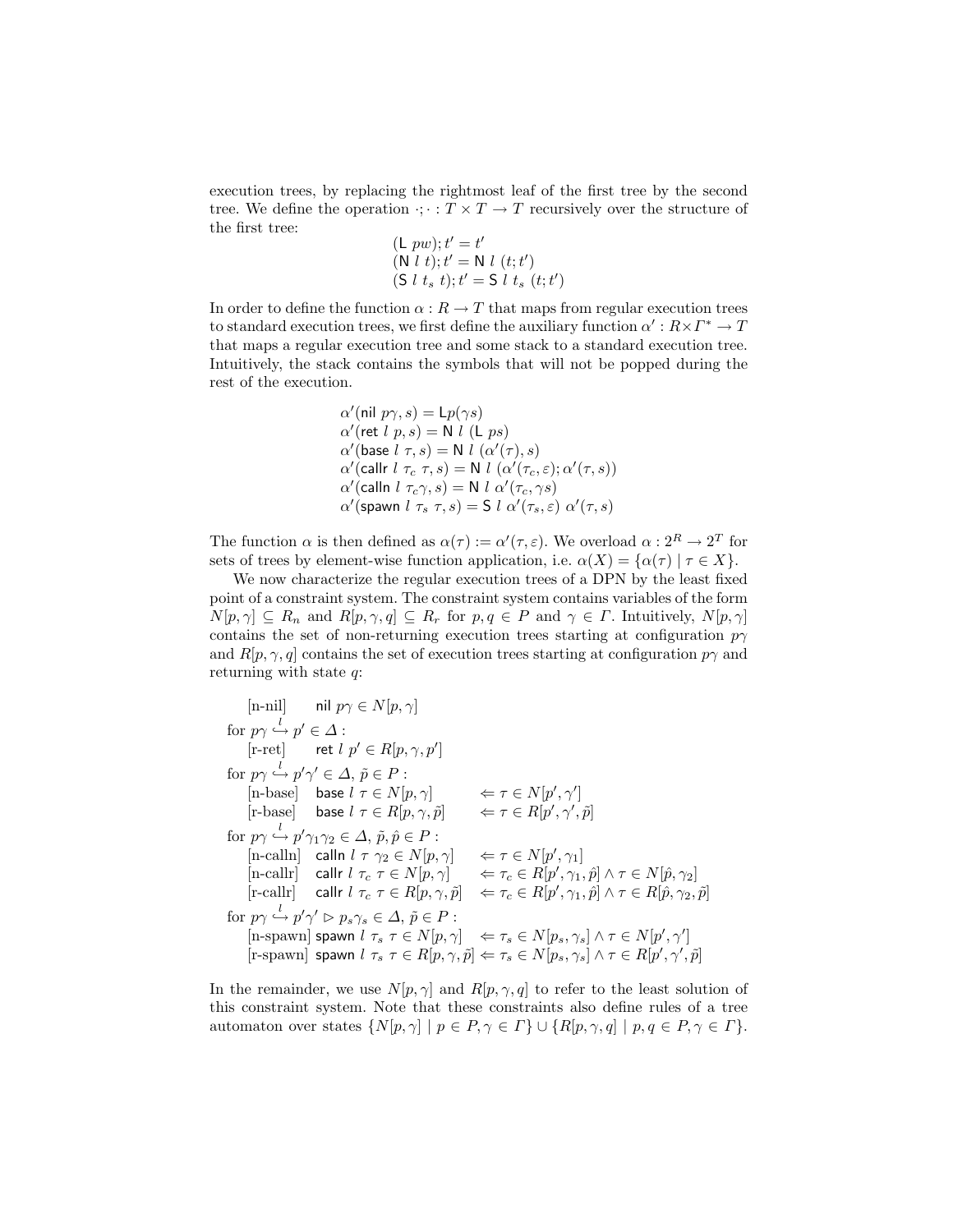Thus, the sets  $N[p, \gamma]$  and  $R[p, \gamma, q]$  are tree regular sets. We will use this treeautomata view and the closedness properties of regular tree languages in order to decide whether a DPN has some execution that satisfies a given tree-regular property  $\Phi \subseteq R$ , as this is equivalent to  $N[p_0, \gamma_0] \cap \Phi \neq \emptyset$  which can be decided by standard tree automata operations.

First, we justify the regular execution tree semantics defined by the constraint system w.r.t. the standard execution tree semantics:

**Theorem 7.** Let  $p, p' \in P$  and  $\gamma \in \Gamma$ . Then we have:

a) 
$$
\{t \mid \exists c' \in (PT^+)^+, p\gamma \stackrel{t}{\Longrightarrow} c'\} = \alpha(N[p, \gamma])
$$
  
b)  $\{t \mid \exists c_s \in (PT^+)^*, p\gamma \stackrel{t}{\Longrightarrow} c_s p'\} = \alpha(R[p, \gamma, p'])$ 

Intuitively, Theorem 7a states that there is a standard execution  $t$ , starting at configuration  $p\gamma$  and ending in a configuration with no empty stack  $(c' \in$  $(PT^{+})^{+}$ ), if and only if there is a regular execution tree  $\tau \in N[p, \gamma]$  that matches the standard execution tree t, i.e.  $(\alpha(\tau) = t)$ . Theorem 7b makes the analog statement for returning executions.

Reached Configuration. We now extract the configuration reached by a regular execution tree: We overload the function  $\text{conf} : R \to \text{Conf}$ :

> conf(nil  $p \gamma$ ) =  $p\gamma$ conf(ret  $l$   $p$ ) =  $\varepsilon$ conf(base  $l \tau$ ) = conf( $\tau$ ) conf(callr  $l \tau_c \tau$ ) = conf( $\tau_c$ )conf( $\tau$ ) conf(calln  $l \tau_c \gamma$ ) = conf( $\tau_c$ ) $\gamma$ conf(spawn  $l \tau_s \tau$ ) = conf( $\tau_s$ )conf( $\tau$ )

It is straightforward to show that, for non-returning execution trees, the configuration computed by conf matches the configuration reached by the corresponding standard execution tree:

Lemma 8.  $\forall \tau \in R_n$ . conf $(\tau) = \text{conf}(\alpha(\tau))$ 

In the rest of this paper, we want to characterize the set of regular execution trees that reach a configuration that is in a given regular set of configurations. For this purpose, we regard a finite state machine (FSM)  $F = (Q, q_0, Q_F, \delta)$ with states Q, initial state  $q_0 \in Q$ , final states  $Q_F \subseteq Q$  and transition relation  $\delta \subseteq Q \times (P \cup \Gamma) \times Q$ . Let  $\delta^*$  be the reflexive, transitive closure of  $\delta$ . The language of F is defined by  $L(F) := \{c \in (P \cup \Gamma)^* \mid \exists q' \in Q_F \colon (q_0, c, q') \in \delta^*\}$ . We regard a constraint system over variables  $T[q, q'] \subseteq R$  for  $q, q' \in Q$ . Intuitively,  $T[q, q']$ contains all regular execution trees whose reached configuration drives the FSM from state  $q$  to state  $q'$ :

$$
\begin{array}{llll} \text{[t-nil]} & \text{nil} & p\gamma \in T[q,q'] & \Leftarrow (q,p\gamma,q') \in \delta^* \\ \text{[t-ret]} & \text{ret } l & p \in T[q,q] & \Leftarrow q \in Q \\ \text{[t-base]} & \text{base } l & \tau \in T[q,q'] & \Leftarrow \tau \in T[q,q'] \\ \text{[t-callr]} & \text{callr } l & \tau_c & \tau \in T[q,q'] & \Leftarrow \exists \hat{q}. \ \tau_c \in T[q,\hat{q}] \land \tau \in T[\hat{q},q'] \\ \text{[t-calln]} & \text{calln } l & \tau_c & \gamma \in T[q,q'] & \Leftarrow \exists \hat{q}. \ \tau_c \in T[q,\hat{q}] \land (\hat{q},\gamma,q') \in \delta \\ \text{[t-spawn]} & \text{spawn } l & \tau_s & \tau \in T[q,q'] \iff \exists \hat{q}. \ \tau_s \in T[q,\hat{q}] \land \tau \in T[\hat{q},q'] \end{array}
$$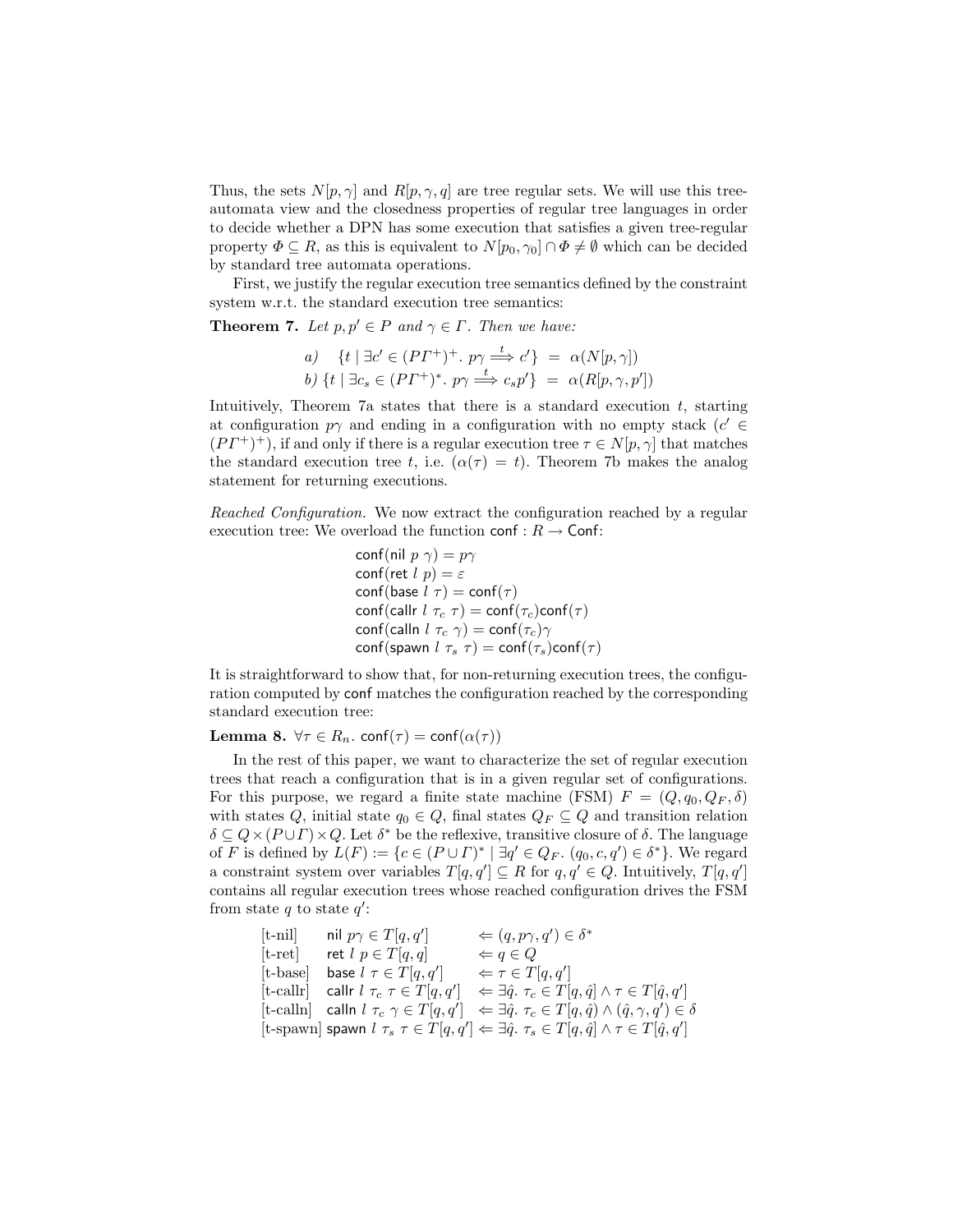In the rest of this paper we use  $T[q, q']$  to refer to the least solution of this constraint system. Note that this constraint system also defines the rules of a tree automaton, and thus the sets  $T[q, q']$  are regular. It is straightforward to show that  $T[q, q']$  contains exactly those regular execution trees whose configuration transfers the FSM from state  $q$  to state  $q'$ :

**Theorem 9.**  $\forall \tau \in R$ ,  $q, q' \in Q$ .  $\tau \in T[q, q'] \Leftrightarrow (q, \text{conf}(\tau), q') \in \delta^*$ 

By combining the previous results of this paper, we can now decide whether some configuration from the regular set of configurations  $L(F)$  is reachable from the initial configuration  $p_0\gamma_0$ :

#### Theorem 10 (Main Result).

 $(\exists \overline{l} \in L^*, c' \in L(F)$ .  $p_0 \gamma_0 \stackrel{\overline{l}}{\rightarrow} c') \Leftrightarrow N[p_0, \gamma_0] \cap \Big| \int \{T[q_0, q'] \mid q' \in Q_F\} \neq \emptyset$ 

Note that both  $N[p_0, \gamma_0]$  and  $\bigcup \{T[q_0, q'] \mid q' \in Q_F\}$  are regular tree languages, and the rules of the corresponding tree automata can be constructed from the scheme given by the constraint systems for  $N$ ,  $R$  and  $T$ . Hence, the right hand side of the equivalence can be decided using standard tree automata algorithms for intersection and emptiness check.

*Proof.* For the  $\Rightarrow$ -direction assume there is an sequential execution  $\overline{l} \in L^*$  and a configuration  $c' \in L(F)$  with  $p_0 \gamma_0 \stackrel{\bar{l}}{\rightarrow} c'$ . With Theorem 4, we obtain an standard execution tree t with  $p_0 \gamma_0 \stackrel{t}{\Longrightarrow} c'$ . From Assumption 2 and Lemma 3 we have  $c' \in (PT^+)^+$ , hence we can use Theorem 7a to obtain a regular execution tree  $\tau \in N[p_0, \gamma_0]$  with  $\alpha(\tau) = t$ .

Moreover, with Lemma 6, we have  $\text{conf}(t) = c'$ , and with Lemma 8 we get conf( $\tau$ ) = c'. With  $c' \in L(F)$  we obtain a state  $q' \in Q_F$  with  $(q_0, \text{conf}(\tau), q') \in$ δ<sup>\*</sup>. With Theorem 9, we have  $τ ∈ T[q_0, q']$  and hence  $τ ∈ \bigcup \{T[q_0, q'] \mid q' ∈ Q_F\}$ . Ultimately, we get  $N[p_0, \gamma_0] \cap \bigcup \{T[q_0, q'] \mid q' \in Q_F\} \neq \emptyset$ .

The proof of the  $\Leftarrow$ -direction is analog. Only in order to apply Theorem 4, we need the additional fact that every standard execution tree has at least one schedule (Lemma 5).  $\Box$ 

#### 4 Conclusion

We presented a tree-based semantics for DPNs. The set of executions of the DPN are a regular set, and a tree automata for this set can efficiently be derived from the DPN rules. The semantics is justified w.r.t. the true-concurrency semantics presented in [7] and thus, indirectly, w.r.t the original interleaving semantics of DPNs [2]. By using standard tree automata techniques, we are able to decide tree regular properties of DPN executions. To show the usefulness of tree-regular properties, we showed that reaching a configuration from a given regular set is a tree-regular property.

All the results presented in this paper have been formalized in the interactive theorem prover Isabelle/HOL [9]. The proofs related to DPNs and standard execution trees have been published as a technical report [6]. The proofs related to regular execution trees are still unpublished.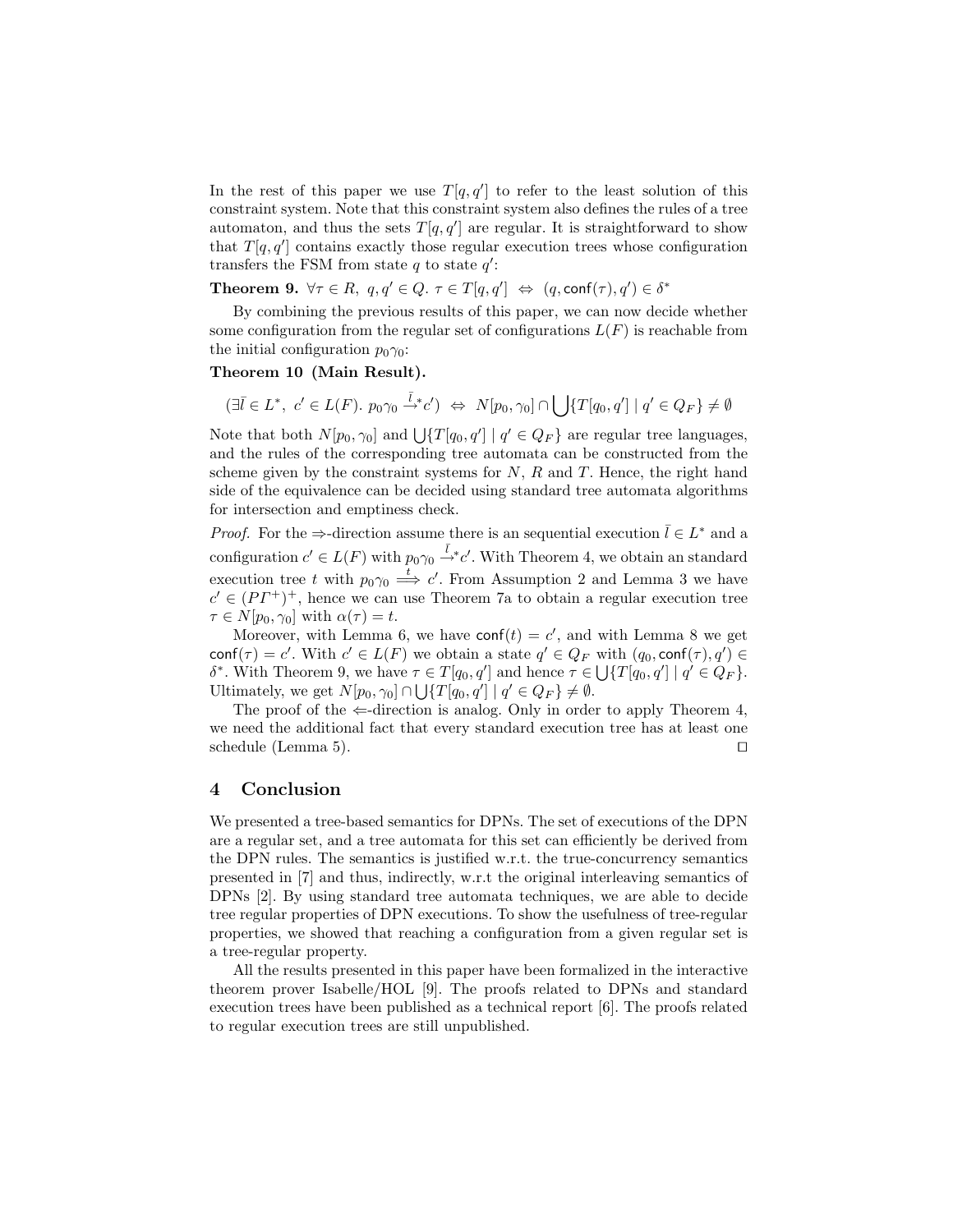Future Work Currently, we have only modeled one specific property – execution trees reaching a configuration from a regular set – as a tree-automaton and justified it by hand. However, there is strong indication that the function  $\alpha$ , that maps from regular execution trees to standard execution trees, can be written as a macro tree transducer. Then, for every regular set  $S \subseteq T$  of standard execution trees, the set  $\alpha^{-1}(T) \subseteq R$  of corresponding regular execution trees is also regular, and an automaton for  $\alpha^{-1}(T) \subseteq R$  can be constructed automatically. This would allow us to automatically transfer other useful properties of standard execution trees to our new analysis technique, e.g. the analysis of reachability w.r.t. nested locks presented in [7].

By iterating  $\mathsf{pre}^*_M\text{-computations},$  one can check for executions that reach a sequence of intermediate configurations from given regular sets. This can be used for, e.g., bounded model checking of DPNs with shared memory [1]. In order to achieve the same with our tree-automata based techniques, we have to specify tree automata for execution trees that reach a sequence of intermediate configurations, each from a given regular set. Ideally, we would develop a method to automatically derive these tree automata from regular properties that are separately specified for each execution between two intermediate configurations.

Another direction of future work is to extend the power of the analyzed model. While, in this paper, we only presented an analysis for DPNs, we are pretty sure that our results carry over to the strictly more powerful CDPNs [2], where rules may be constrained by properties of the state of the processes that have been spawned by the process that executes the rule. This allows, e.g., to model parallel procedure calls. Moreover, we could try to use other techniques, in particular Horn-Clause solvers and symbolic representations of the tree automata rules, to improve the performance of the analysis, in particular for large DPNs or properties where the automaton has many states but a possible short symbolic description.

Moreover, we have to compare our analysis techniques with the existing techniques for pre<sub>M</sub>-computations. One aspect of this comparison is to compare the theoretical worst case complexities of the two methods. Another aspect would be an experimental evaluation of the runtimes for typical problems. We currently have prototype implementations for both techniques, but no experimental results yet, nor any collection of ,,typical problems".

Acknowledgment. We thank Helmut Seidl for helpful discussion about tree automata and Markus Müller-Olm and Alexander Wenner for inspiring discussion about DPNs. Actually, the idea of regular execution trees evolved during a meeting with Helmut, Markus and Alexander.

## References

1. A. Bouajjani, J. Esparza, S. Schwoon, and J. Strejcek. Reachability analysis of multithreaded software with asynchronous communication. In Proc. of FSTTCS'05, volume 3821 of LNCS, pages 348–359. Springer, 2005.